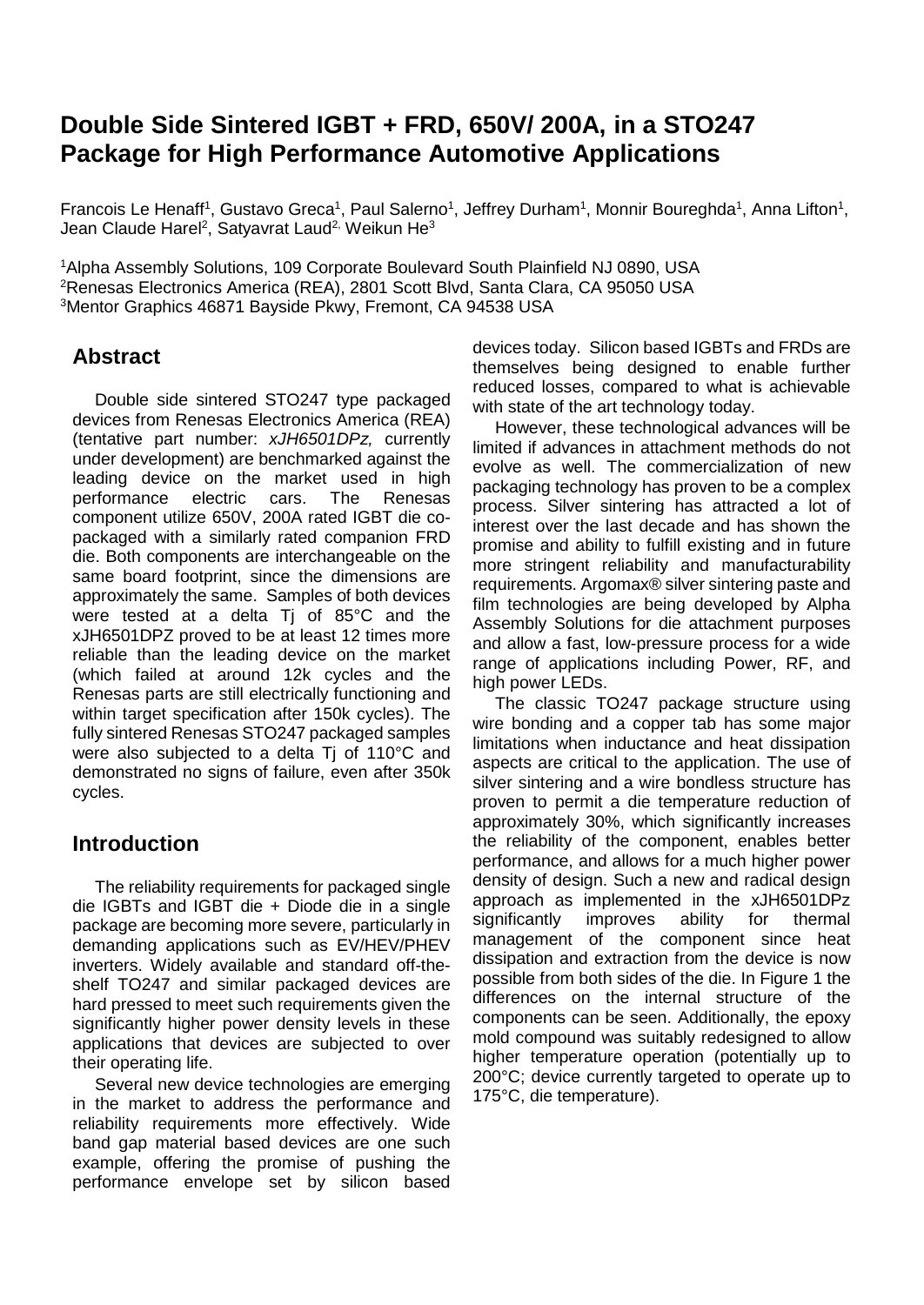

Fig.1: Top: Standard packaged component crosssection image. Bottom: New, Ag-Sintered packaged component, solder free and with Cu clip for the die top side connections.

### **Components and Test Methodology**

The sintered packaged samples were subjected to thermal and power cycling stress profiles consisting of 200A current pulses, 15s ON/15s OFF, with a delta  $T_i$  of ~ 110°C, and delta  $T_i$  of 85°C. For the standard packaged samples, the power cycling profile consisted of 130A current pulses, 15s ON/15s OFF, with delta  $T_i$  of 85 $\degree$ C. The use of silver sintering and a wire bondless package design was proven to permit a die temperature reduction of approximately 30%; which enhances the reliability of the device and consequently of the inverter of which it is an integral part. Further, the reduced parasitic inductances enables potential for significantly improved electrical performance, and lower operating losses, thus allowing a much more compact inverter design.

The REA designed packaged components utilize an 8.8 mm x 8.8 mm, 650V/200A rated IGBT die, and an 8.8 mm x 5.1 mm, 650V/200A rated FRD die, both from Renesas Electronics Corporation (REA). The dies were sintered (90s, 250°C, 10MPa) on a custom designed Cu tab and lead frame using Alpha's Argomax® 8030/35 wafer level film technology, where the sinter material can be adhered to the back of the semiconductor wafer prior to dicing. Copper clips

were sintered (90s, 250°C, 10MPa) to the die top using Argomax® film technology as well. The power cycles tests and thermal impedance measurements were performed using the Mentor Graphics MicReD 1500A tester.

A cross section of a sample at  $t_0$  cycles shows the clip and die attach interfaces after sintering. (Figure 2). Density in the top and bottom layers is approximately 90%.



Fig.2: New, Ag-Sintered packaged component after assembly; note the highly uniform sintering layers, with no visible die tilting or cracking issues.

The MicReD Industrial 1500A Power Tester from Mentor Graphics runs a calibration of the VCE (collector to emitter voltage) to understand if the variations on the measurements during the power cycling test are indicating a failure on the die attach or on the top electrical connection (wire bonding on the standard. component and clip on the new one).

The sample DUTs are mounted in custom tooling for test with thermal grease (G751 from ShinEtsu Group) filled with silver particles to improve the thermal path. A torque wrench and consistent application of thermal grease was used to ensure uniform and consistent pressure was applied to all devices on the cooler sink.

The cooling liquid was kept at 60°C at all-times throughout the tests and 3 components are arranged in series through the same cooling circuit, as showed in figure 3.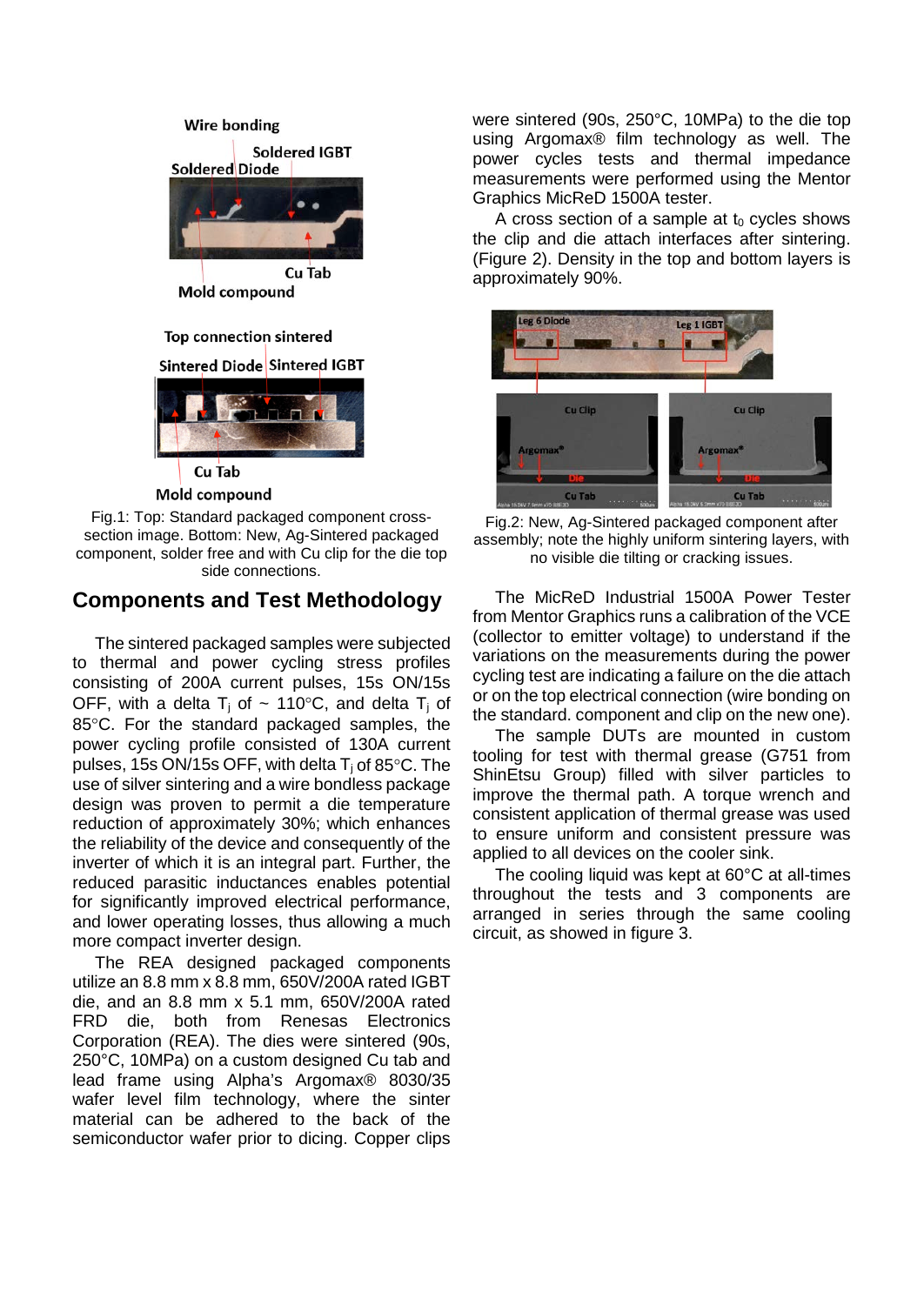

Fig. 3: Test setup for Rth measurement and power cycling test. All the DUT are mounted on the fixture using the same TIM (Thermal Interface Material) thickness, same pressure is applied in each component by the torque screw.

The thermal resistance of both sets of sample components was performed initially, separating out the values of each layer of the internal structure to clearly understand the advantages of using the silver sintering and wire bondless approach. This measurement was repeated at each 10k cycles to be ensure detection of the beginning of a failure and drive metallographic investigation afterwards (Fig. 3). Each drop of the  $T_{\text{imax}}$  during the test as seen in the data is due to the Rth measurement being performed at that time. During the test the VCE (collector to emitter voltage) is also continuously measured.



Fig.3: Tjmax measurements of the sintered DUT for a Delta T of 110°C. Each drop of Tjmax correspond to the Rth measurement every 10k cycles.

Once Rth measurement is finalized, the DUT are subjected to a fixed current in order to reach consistent Delta Tj.

The standard TO247 packaged components were subjected to 130A to reach 85°C delta T<sub>i</sub>, during 15s and then to a 15s relaxation period. The double side sintered STO247 packaged components were subjected to 200A during 15s and then to a 15s relaxation period in order to

achieve same  $85^{\circ}$ C delta T<sub>i</sub>. Both components were driven by a gate voltage of +20V to ensure minimum possible saturation voltage across the IGBTs. To evaluate a higher delta  $T_i$ , the sintered package components were also subjected to a +15V gate voltage to dissipate more power and achieve a delta  $T_i$  of  $\sim$  110°C. When subjected to 200A pulses, these components reached a peak temperature between 142°C to 145°C. It can be noted that the standard packaged components reached the same peak temperature when subjected to 130A current pulses. When the double sided sintering components were subjected to +15V gate voltage the peak die temperature increased to  $\sim$  170 °C. Nine sample components of each type were tested until failure.

#### **Test Results and Discussion**

Thermal measurements for the two sets of sample components showed a significant improvement on the junction-to-case thermal resistance for the new sintered wire bondless component. These results indicate a 42% reduction in this parameter compared to the standard component. Through the use of Alpha's Argomax® sintering technology, it is possible to reduce the die attach layer to 25µm instead of 75/80 µm found in the standard solder attached product. The thermal conductivity for the Argomax® sintered product was measured 5.2X higher at 260W/m.K, than that for typical solder. On the 85 $\degree$ C delta T<sub>i</sub>, 100% of the solder attached components failed in less than 12k cycles, with current pulses being 130A. The typical failure mode was bond wire lift-off that became evident from a severe variation on the Vce and delta  $T_i$ during the power cycling test (Fig. 4 and 5). 27 components were subjected to power cycling as described in Table 1.

| Components | <b>Test conditions</b>       | Delta T°C   Quantity |  |
|------------|------------------------------|----------------------|--|
| Std TO247  | 20V Vg; 130A 15s on/15s of f | 85                   |  |
| New TO247  | 20V Vg; 200A 15s on/15s off  | 85                   |  |
| New TO247  | 15V Vg; 200A 15s on/15s off  | 100                  |  |

Table 1: Components tested in active power cycling.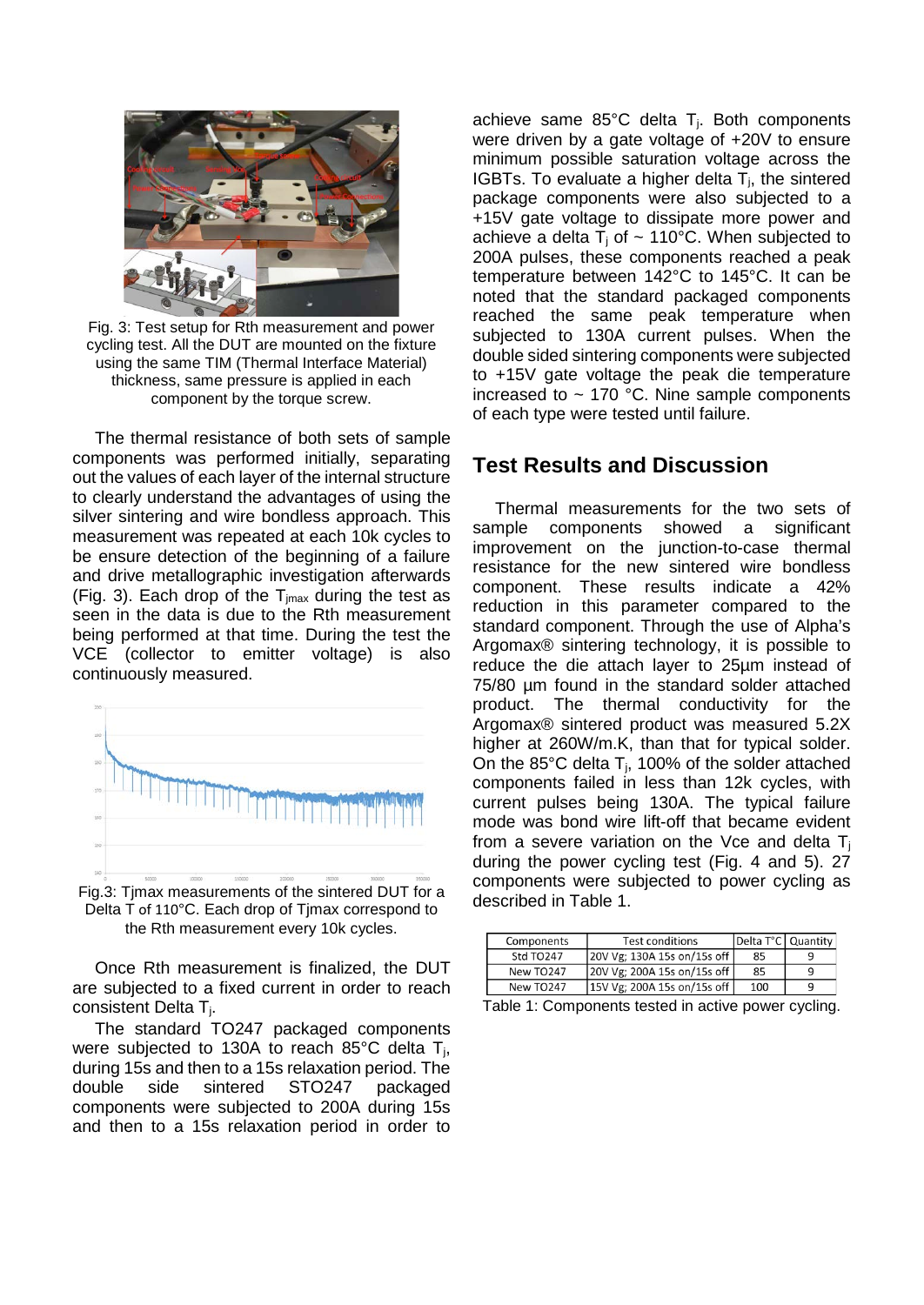

Fig.4: Vce continuous measurement during active power cycling test for soldered components, 2 best cases presented. Failure by 12k cycles, demonstrated by a spike on the Vce value, typical signature of bond wire related failure.



Fig.5: Delta  $T_i$  results after active power cycling test for soldered components, 2 best cases presented. Failure by 12k cycles, demonstrated by a spike on the Delta Tj.

On the Argomax® sintered component, 100% of the parts survived for 150k cycles for the 85°C delta  $T_i$  class and 350k cycles for the 110 $^{\circ}$ C delta  $T_i$  class. Both tests were stopped, without any observed failures in these devices.

Further analysis on sample devices after 150k cycles (85°C delta Tj) and 350k cycles (110°C delta T<sub>i</sub>) showed no degradation of the sintered layers (Fig. 6).



Fig.6: Cross section done in a part after 150k Cycles (85 $^{\circ}$ C delta T<sub>i</sub>), no degradation on the clip and die attachments were observed.

There was a minor density increase observed on the silver sinter interfaces from  $t_0$  cycle to t=350k cycles. The average measured (5 parts, 10 connections) density in the interfaces increased from 87% to 93% after 150k cycles (Figure 7) and from 87% to 94.2% after 350k cycles which explain the slight decrease of Delta  $T_i$  during the test because the density increased and the thermal path resistance decreased along the test period (Fig. 8).



Fig.7: Density measurement on a part at  $t_0$  cycle and after 150k Cycles (85°C delta Tj).



Fig.8: Delta Tj variation during test for 110°C Delta Tj devices, Rth measurements also presented each 10k cycles.